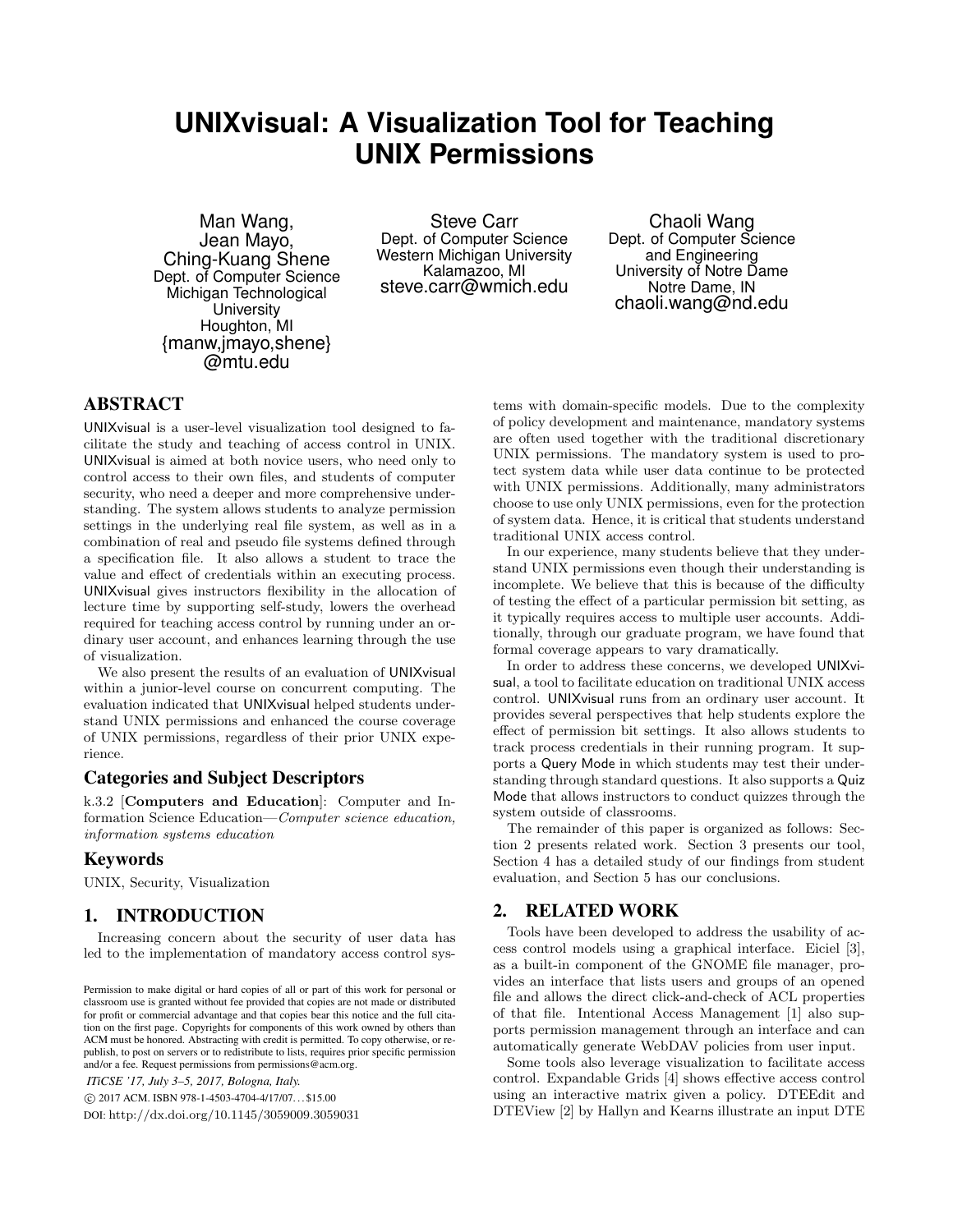policy as an interactive graph to help policy analysis. While visualization methods were used to help teaching many security fields and other access control models [5], we failed to find tools developed for the presentation and teaching of the UNIX permissions.

## 3. SOFTWARE DESCRIPTION

UNIXvisual requires a user-defined root directory to begin. The root directory defines the starting point at which the data from the underlying file system is extracted. The root directory can be specified directly in UNIXvisual or through the import of a specification file. A specification file allows the user to define a hypothetical file system (including permission settings) that overlays the underlying file system, users and groups.

The visualization illustrates the process of determining the access a user or group has to objects. UNIXvisual also uses visualization to help students monitor and control process credentials, e.g., for set-user-id and set-group-id programming within C programs. This part of visualization displays the executing sequence of system calls and shows the success and failure of the calls along with real and effective UIDs and GIDs. UNIXvisual also provides a query and quiz subsystem that leverages the visualizations. These features are described in more detail below.

#### 3.1 Perspectives

UNIXvisual supports four main perspectives. The Decision Mode View illustrates a single decision by the access control system, excluding directory traversal. The Object View explores which users and groups have access to a selected object. The User View and Group View explore the set of objects accessible to a user (through the user bits) or to a group (through the group bits) respectively. Finally, the Program Trace View allows a student to trace the value and effect of process credentials within their running program.

#### *3.1.1 Decision Mode*



Figure 1: Decision Mode

The Decision Mode aims to provide obvious access to an interactive question system in order to encourage students to test their understanding. The interface has two parts (Figure 1). Parameters for the questions are configured in the top part. One of several questions can be chosen and the according choices are displayed in the bottom part. This mode provides two types of commonly asked questions: 1) whether a process with certain credentials can access an object with a selected permission, and 2) conversion between the letter and octal permission notations. Students can answer the question and click on the "Check" button for the correct answer. If further explanation is needed, clicking on the "Explain" button will initiate an animation to guide students through the solution.

#### *3.1.2 Object View*

The Object View asks for an object of interest and illustrates the determination of which users have access to the object. Figure 2 shows a snapshot of the Object View. The top-left UI section asks for the necessary information such as the path of an object, a user and its group to perform the analysis. The visualization shows the analysis in a matrix form. On the left, paths from the root directory to the target object are represented as nodes with permission information at each directory level. This defines the rows of the matrix. On the right, the permission bit groupings, "Owner bits", "Group bits" and "Other bits", define the columns.



#### Figure 2: Object View

Students may choose an individual user or group, or they may use the (default) wildcard All option. In the case where all users are considered, results of multiple users' access are shown in the last row as color-coded user names. The columns in which a user name appears indicate the bits applied at the object level. Clicking on a user name enables an analysis of the user's access. Color-coded letters of "Y" and "N" are placed in the row which corresponds to object level, and the column which corresponds to the group of bits that are applied. In Figure 2, the user has selected lucy from the last row to obtain more information on the access lucy has to the object. Clicking on the letters of "Y" and "N" allows another level of detailed explanation of why these bits are applied and why the access is or is not allowed. This triple-layered analysis from color-coded user names to detailed explanation avoids showing complete explanation all at once, and thus encourages students to think about how the permissions work.

#### *3.1.3 User and Group View*

The User and Group View illustrates the access allowed by a user or group through the file permission bits to objects under a user-specified directory. An example of the User View is given in Figure 3. The visualization can be divided into two parts. The left part contains information about a user (above) or group. A user is represented as a node connected with three nodes to represent the owner, group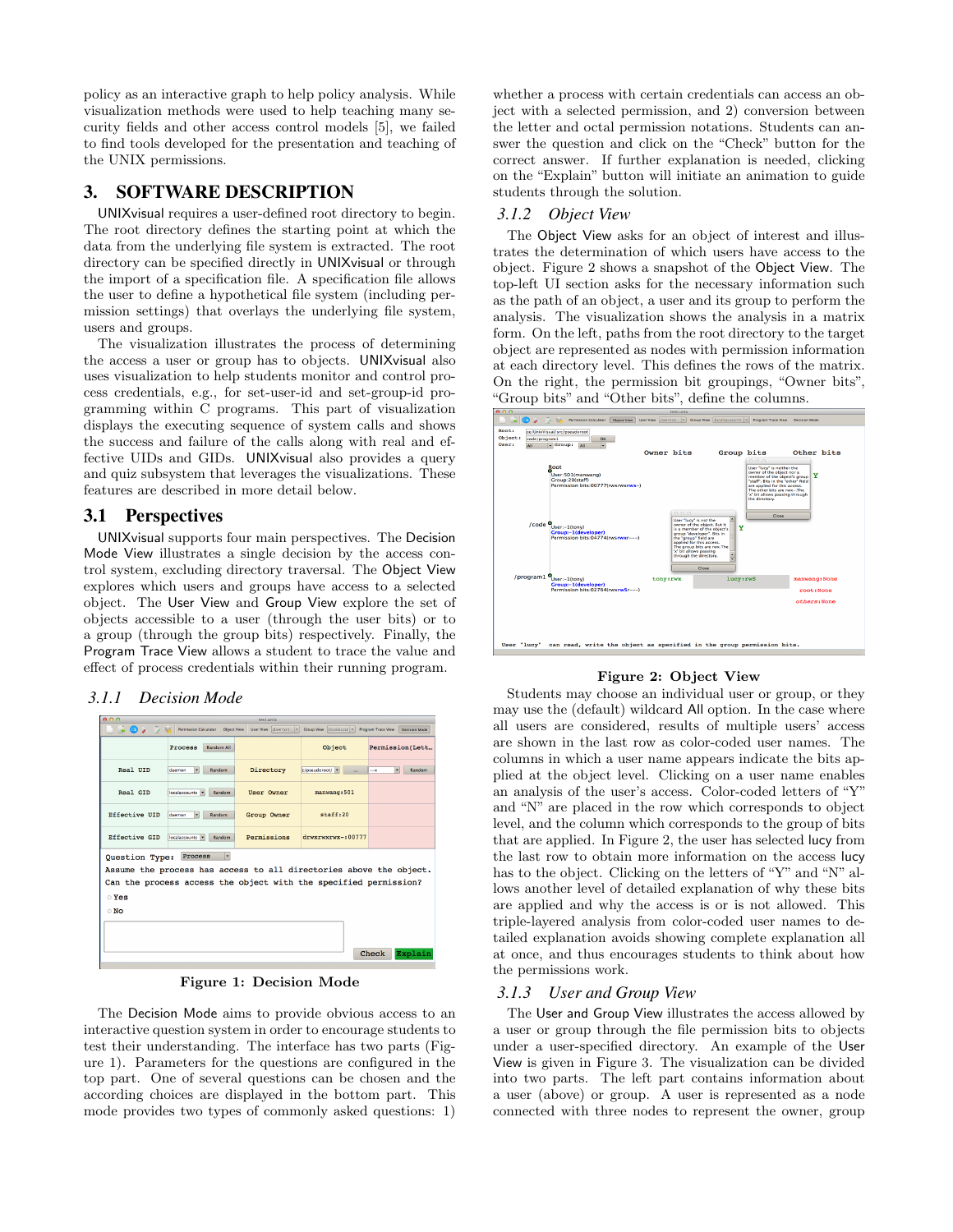and other permission bits. A group is represented as a node connected with all its member users (not shown). The right part has four sections. The top-left window is the Permission Setting section. In this section, students may choose the type of object access they want to investigate. The bottom-left window is the Directory Tree section. It shows the object structure in a standard directory tree hierarchy. Directories are clickable to expand and contract for one directory level.



Figure 3: User and Group View

The two windows on the right are the Object Permissions and Access Analysis sections. They are blank initially. Once a user/group is selected, each object in the object hierarchy window is checked against the specified permission in the Permission Setting section. If an object can be accessed by the user with the specified permission, the object remains black. Otherwise, it is shown in red. Clicking on an object in the Directory Tree enables the Object Permissions and Access Analysis windows which show a detailed analysis. The permission information for the object selected from the Directory Tree and all directories up to the root directory is supplied in the Object Permissions section. An explanation of the access is given in the Access Analysis section. The analysis includes an explanation of which bits were applied and the access decision at the level.

#### *3.1.4 Program Trace View*



#### Figure 4: Program Trace View

The Program Trace View is designed to help students understand initial assignment of credentials to a process, dynamic modification of credentials, and the effect of these credentials on an access request. This view allows the import of a C program and tracks process credentials across access control-related system calls, like open, fork, setresuid, read, write, etc. Figure 4 shows an example of the visualization. After loading a C source code or binary, the initial real and effective user/group IDs are shown in the top left corner. Invoked system calls are depicted sequentially as blocks with effective and saved user/group IDs. The success of a system call is reflected in its block color: green indicates success and red indicates failure. The credentials on the side use red highlighting to indicate changes in credential values after the system call.

#### 3.2 Permission Calculator

Octal and letter notations are frequently used to specify UNIX permissions values through the command line. The conversion between these two notations can be tricky for beginners. The Permission Calculator is designed to help students learn different permission notations. Figure 5 (a) and (b) show the interface of the letter-to-octal and the octal-toletter notation conversion. Both interfaces have three ways of expressing permissions: a matrix of checkboxes denoting permission bits, octal notation and letter notation. With the checkbox matrix and both notations side by side, it is easier to interpret the meaning of each bit and how each bit is expressed in different notations.



(a) Letter to Octal Notation (b) Octal to Letter Notation

Figure 5: Permission Calculator

## 3.3 Query and Quiz

UNIXvisual also contains a Query Mode and a Quiz Mode. The Query Mode includes a list of commonly-asked questions on UNIX permissions. Question parameters are configurable through the interface and answers to the questions are presented through guided visualization. This mode provides the convenience of having problems clarified outside of the classroom at any time. The Quiz Mode provides an interactive environment for conducting quizzes. Text-based and visualization-based questions can be asked. All the questions are multiple-choice questions and can be configured to accommodate instructors' teaching goals. The questions that comprise a quiz are written through a text file that adheres to a prescribed format. Students can start the quiz by loading the question file distributed by the instructor. Each question will have to be answered before moving to the next one. At the end of the quiz, a dialog will show the location of the student's answer file and the student will be able to send the instructor an email which prevents manual changes.

## 4. EVALUATION

#### 4.1 Environment, Procedure and Goals

The evaluation was conducted in a required junior-level Concurrent Computing course with a total of 55 students.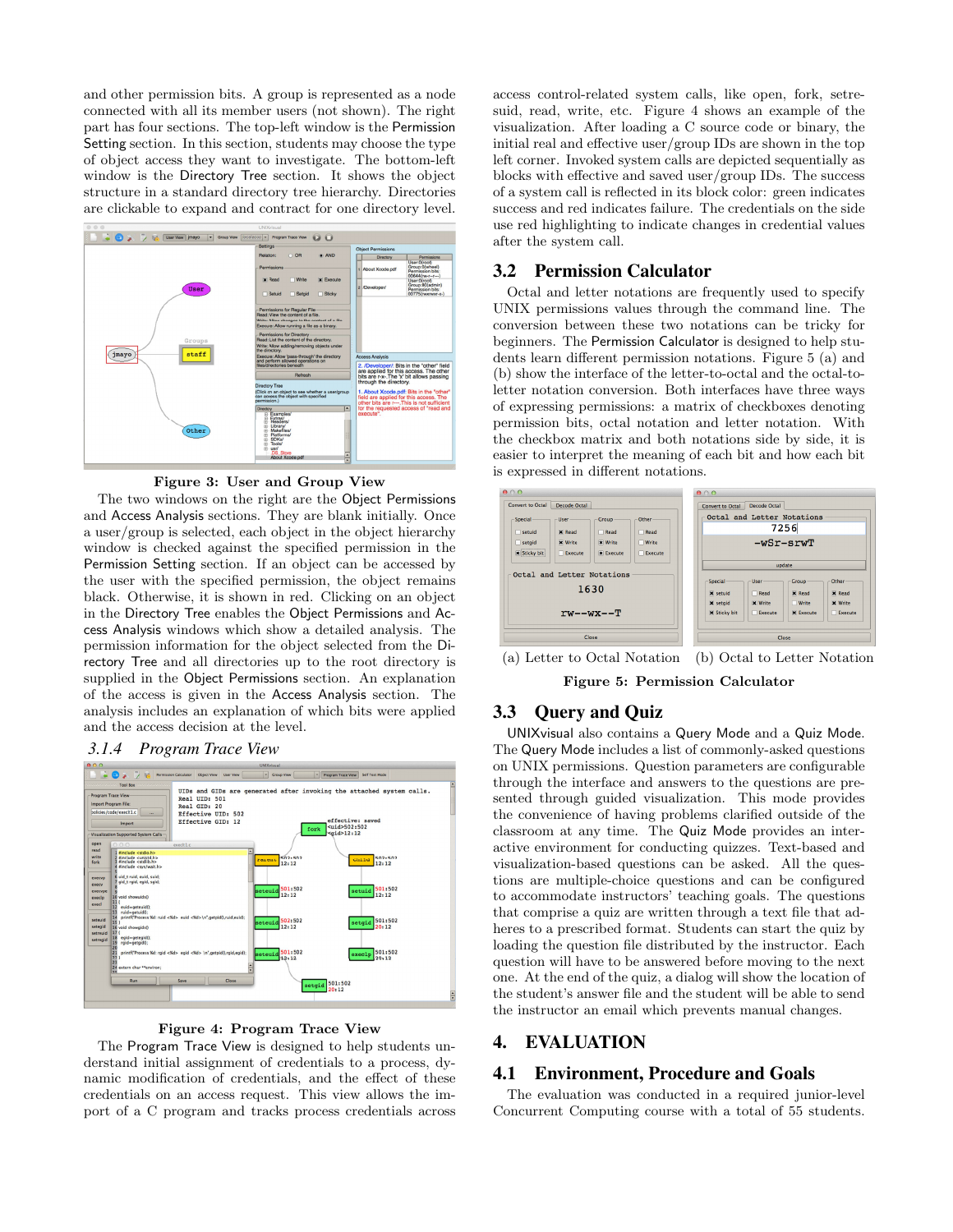In a 75-minute session, students were asked to take a pretest on UNIX permissions, followed by a 35-minute UNIX permissions lecture and a 15-minute demo of UNIXvisual. Students were allowed to use UNIXvisual in the following two weeks, and completed a post-test and an evaluation form. The pre-test and post-test plus evaluation are treated as quizzes. UNIX permissions is a standard topic in Concurrent Computing for the shared memory component, and there was no mechanism to enforce the use of the tool. Additionally, it is unfair to divide the students in this class to treatment and controlled groups so that one group of students would not use the tool. Therefore, we can only compare the performance between groups of students who only attended the lecture and who both attended the lecture and used the tool. The sample sizes of students who used the tool without attending the lecture and who neither used the tool nor attended the lecture are too small to be used for a meaningful statistical analysis.

We collected 40 valid pre-tests, 44 valid post-tests, and 44 valid evaluation forms. We also collected 51 final exam papers, and recorded grades of the UNIX permissions section. Of the 44 students who submitted the evaluation form, 21 used UNIXvisual, 40 attended the lecture, and 38 submitted the pre-test, post-test and final exam. The participants who used UNIXvisual majored in Computer Science (13 students), Software Engineering (5 students), and Computer Engineering (3 students).

#### 4.2 Test Problems

The questions in the pre-test, post-test and final exam have the same form with the same level of difficulty. There are 10 questions in each test (1 point per question). Questions  $Q1$  and  $Q2$  (Group 1 or  $G_1$ ) convert between the octal and letter notations of UNIX permissions. Questions Q3-  $Q6$  (Group 2 or  $G_2$ ) ask about access requests to an object without directory traversal. Questions Q7-Q10 (Group 3 or  $G_3$ ) are about the access requests to an object with directory traversal. All these test problems are available through the link at the end of this paper.

Table 1: The Means  $(\mu)$  and Standard Deviations  $(\sigma)$ of the Pre-test, Post-test, and Final Exam Questions

| Pre-test |            |             |      |      |      |      |      |      |             |              |       |
|----------|------------|-------------|------|------|------|------|------|------|-------------|--------------|-------|
|          | Q1         | $_{\rm Q2}$ | Q3   | Q4   | Q5   | Q6   | Q7   | Q8   | Q9          | Q10          | Total |
| $\mu$    | 0.80       | 0.78        | 0.98 | 0.88 | 0.88 | 0.80 | 0.34 | 0.88 | 0.37        | 0.44         | 7.05  |
| $\sigma$ | 0.40       | 0.42        | 0.16 | 0.33 | 0.33 | 0.41 | 0.48 | 0.33 | 0.49        | 0.50         | 1.66  |
|          | Post-test  |             |      |      |      |      |      |      |             |              |       |
|          | Q1         | Q2          | Q3   | Q4   | Q5   | Q6   | Q7   | Q8   | Q9          | $_{\rm Q10}$ | Total |
| $\mu$    | 0.98       | 0.95        | 0.95 | 0.89 | 0.91 | 1.00 | 1.00 | 0.98 | 0.68        | 0.75         | 9.09  |
| $\sigma$ | 0.15       | 0.21        | 0.21 | 0.32 | 0.29 | 0.00 | 0.00 | 0.15 | 0.47        | 0.44         | 1.29  |
|          | Final Exam |             |      |      |      |      |      |      |             |              |       |
|          | Q1         | $_{\rm Q2}$ | Q3   | Q4   | Q5   | Q6   | Q7   | Q8   | $_{\rm Q9}$ | Q10          | Total |
| $\mu$    | 0.92       | 0.90        | 0.88 | 1.00 | 0.96 | 0.98 | 0.69 | 0.88 | 0.61        | 0.78         | 8.61  |
| $\sigma$ | 0.27       | 0.30        | 0.33 | 0.00 | 0.20 | 0.14 | 0.47 | 0.33 | 0.49        | 0.42         | 1.60  |

Table 2: The Means  $(\mu)$  and Standard Deviations  $(\sigma)$  of  $G_1$ ,  $G_2$  and  $G_3$  in the Pre-test, Post-test and Final Exam

|         | $_{\mathrm{Pre-test}}$ |            |      | $\rm Post\text{-}test$ |          | Final Exam |      |  |  |
|---------|------------------------|------------|------|------------------------|----------|------------|------|--|--|
|         | G2                     | Gз         | G1   | G2                     | Эз       |            | J2   |  |  |
| $_{II}$ | 0.88                   | $_{0.51}$  | 0.97 | 0.94                   | $0.85\,$ | $_{0.91}$  | 0.96 |  |  |
|         | $\rm 0.32$             | $\rm 0.50$ |      | 24                     | 0.36     | $_{0.29}$  |      |  |  |

Table 1 and Table 2 have the mean and standard deviation of each question and question group in these tests. The correctness of questions in  $G_1$  and  $G_2$  are above 91% in the post-test and the final exam, and  $G_3$  in all three tests has the lowest means and the highest standard deviations. It is reasonable that  $G_3$  received the lowest means as access request questions with directory traversal include more levels of permission checking and thus make the questions more challenging. Figure 6 depicts the group comparison of the three tests. It shows that 1) students' overall performance in all groups improved in the post-test and the final exam; and 2) students performed better in  $G_1$  and  $G_3$  in the post-test than in the final exam.



Figure 6: The Means with Confidence Intervals of  $G_1, G_2$  and  $G_3$  in the Pre-test, Post-test and Final Exam

Table 3 has the means and standard deviations of question scores of students who used UNIXvisual and who did not use UNIXvisual in all three tests. Students who used UNIXvisual received higher scores in all question groups in the post-test and the final exam than students who did not use UNIXvisual.

Table 3: The Means  $(\mu)$  and Standard Deviations  $(\sigma)$  of  $G_1, G_2, G_3$  and Total Scores of Students Who Used and Did Not Use UNIXvisual

| Students Who Used UNIXvisual         |       |       |          |       |           |       |           |                |       |       |       |       |
|--------------------------------------|-------|-------|----------|-------|-----------|-------|-----------|----------------|-------|-------|-------|-------|
|                                      |       |       | Pre-test |       |           |       | Post-test |                | Final |       |       |       |
|                                      | $G_1$ | $G_2$ | $G_3$    | Total | $G_1$     | $G_2$ | $G_3$     | $_{\rm Total}$ | $G_1$ | $G_2$ | $G_3$ | Total |
| $\mu$                                | 0.84  | 0.86  | 0.46     | 6.95  | 0.98      | 0.98  | 0.92      | 9.52           | 0.95  | 0.99  | 0.88  | 9.35  |
| $\sigma$                             | 0.37  | 0.35  | 0.50     | 1.58  | 0.15      | 0.15  | 0.28      | 0.81           | 0.22  | 0.11  | 0.33  | 1.23  |
| Students Who Did Not Use UNIX visual |       |       |          |       |           |       |           |                |       |       |       |       |
|                                      |       |       | Pre-test |       | Post-test |       |           |                | Final |       |       |       |
|                                      | $G_1$ | $G_2$ | $G_3$    | Total | $G_1$     | $G_2$ | $G_3$     | $_{\rm Total}$ | $G_1$ | $G_2$ | $G_3$ | Total |
| $\mu$                                | 0.76  | 0.90  | 0.54     | 7.29  | 0.96      | 0.90  | 0.79      | 8.70           | 0.89  | 0.94  | 0.65  | 8.13  |
| $\sigma$                             | 0.43  | 0.30  | 0.50     | 1.65  | 0.21      | 0.30  | 0.41      | 1.49           | 0.32  | 0.25  | 0.48  | 1.65  |

#### 4.3 Test Problems Analysis

In this part, significance tests were applied to find out 1) whether students' performance in the tests improved; and 2) whether UNIXvisual introduced the improvement. The significance tests include Student's t-test, ANOVA (parametric) and Kruskal-Wallis (KW) test (non-parametric), and repeated measures ANOVA (parametric) and Friedman test (non-parametric). We mainly used parametric methods with the non-parametric methods as backups. All significance tests were conducted at 95% significance level. The p-values below are from parametric tests and their non-parametric counterpart, and they agree on the test results.

To evaluate students' performance throughout the tests, we first compared the pre-test and post-test using Student's  $t$ -test and KW test. Only Q1, Q2, Q6, Q7, Q9, Q10 and the total score had p-value less than 0.05. With their increased means from the pre-test to the post-test (Table 1), this indicates that the students' performance on notation conversion, access requests with directory traversal, and the total score had significantly improved. We also applied Student's t-test and KW test to compare the pre-test and the final exam. The results show that students performed differently in only Q4, Q6, Q7, Q9, Q10 and the total score. As the means of these questions increased (Table 1), the performance significantly improved on questions of access request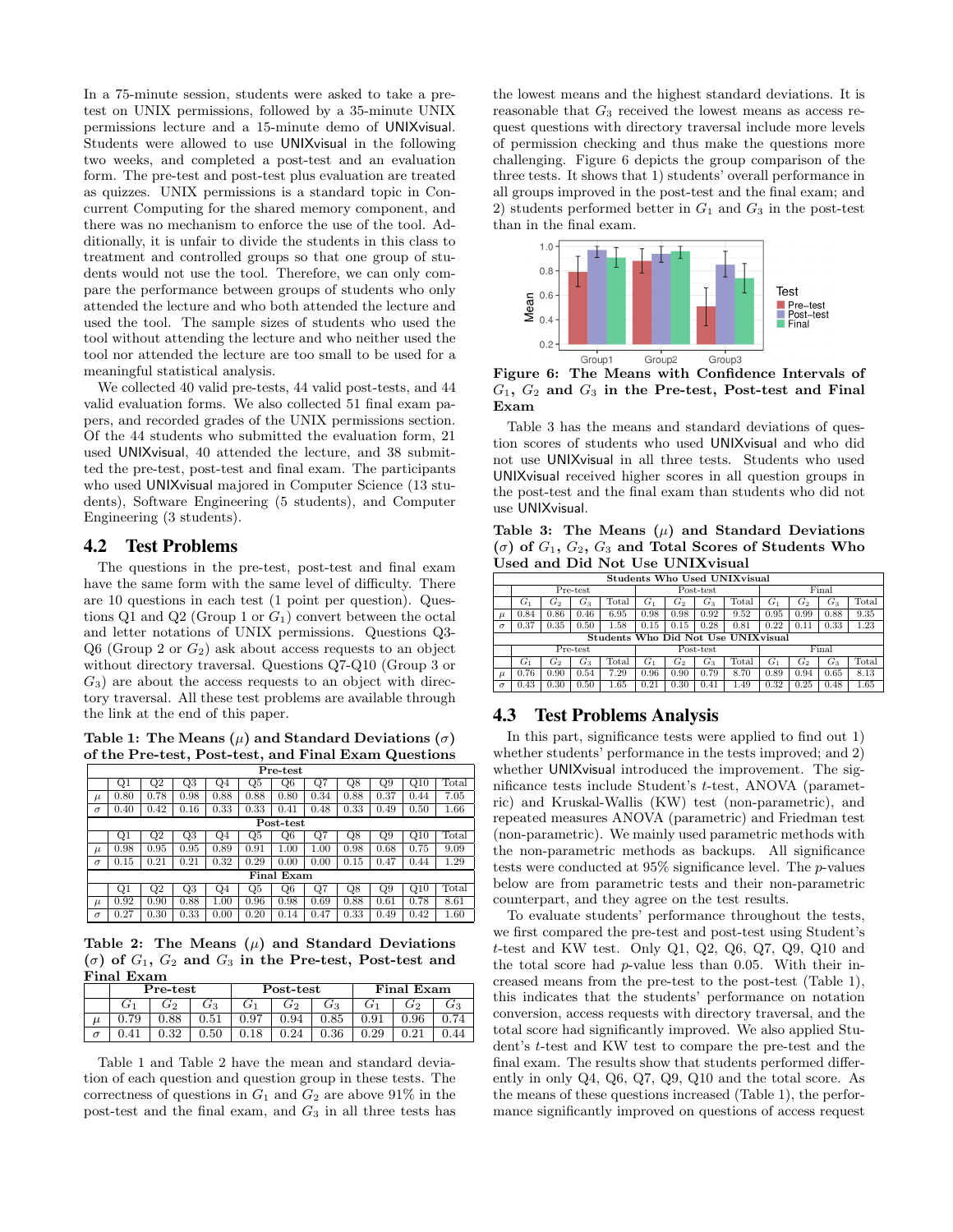without and with directory traversal and the total score in the final exam. The scores of the post-test and the final exam were also compared using the same method. The results indicate significantly improved performance in Q4 and declined performance in Q7, which means that the performance in other questions and the total score did not differ significantly. Therefore, for the declined performance in  $G_1$ and  $G_3$  from the post-test to the final exam in Figure 6, we know that the performance decline in  $G_1$  is insignificant, and that Q7 is the only question showed a declined performance in  $G_3$ . Note that  $G_3$  has the most challenging questions in the tests. Since there was no homework or project on UNIX permissions between these two tests, the declined performance in Q7 was likely caused by students' less familiarity with the material over time due to a lack of practice.

To investigate the reason for the improvement throughout the tests, we looked into the students who submitted all three tests. As they participated in the UNIX permissions lecture and the UNIXvisual demo, and the use of UNIXvisual, this student group forms an important sample to assess the effect of the lecture with demo and the use of UNIXvisual on the scores of the tests. The repeated measures ANOVA and Friedman test were used, and the p-values of Q1, Q5-Q10, and the total score are less than 0.05. As the means of the total score of the post-test and the final exam are higher than that of the pre-test (Table 1), the lecture with demo and the use of UNIXvisual helped students perform better in the post-test and the final exam.

We further examined whether the use of UNIXvisual helped the improvement in the post-test and the final exam. We applied Students' t-test and KW test to the post-test question group scores of students who used UNIXvisual (21 students) and students who did not use the tool (23 students). The results show that  $G_2$ ,  $G_3$  and the total score had p-value less than 0.05. With their means in Table 3, the performance of students who used UNIXvisual is significantly better than those who did not use the tool. We also divided students who took the final exam into a group of 20 students who used UNIXvisual and a group of 31 students who did not use the tool, and compared their performance using the same tests.  $G_3$  and the total score had p-value less than 0.05. Given their means in Table 3, students who used UNIXvisual performed significantly better than those who did not use the tool in  $G_3$  and the total score. Lastly, we evaluated the background of students who used UNIXvisual and who did not use the tool by comparing their pre-test scores. The t-test and KW test show that the p-values for all question groups and the total score are greater than 0.05. Therefore, these two groups of students had similar background.

So far we have seen that UNIXvisual helped students improve significantly from the pre-test to the post-test, and that the improved performance continued in the final exam. Students who used UNIXvisual and those who did not use the tool had similar UNIX permissions background. But students who used UNIXvisual made significant improvement and received higher scores in all question groups in the posttest and the final exam than students who did not use the tool. More specifically, the use of UNIXvisual significantly increased the scores of  $G_3$  in the post-test and the final exam. This suggests that UNIXvisual is very effective in helping students understand the access to objects with directory traversal, which forms the most difficult questions in the tests.

### 4.4 Evaluation Form

We used a set of questions (Table 4) to collect information on students' perception of the effectiveness of the tool. We also gathered information on the time spent on using the tool and the students' major. The first 12 rating questions study the effectiveness of UNIXvisual. Q1 and Q2 examine the overall effectiveness; Q3 and Q4 relate to the two views that show object permissions without and with directory traversal; Q5 and Q6 are about the views that interpret permissions from the perspective of a user or a group; Q7 and Q8 examine the Permission Calculator; Q9 is about the Query; Q10, Q11 and Q12 are about the interface design. The choices are: 1:strongly disagree, 2:disagree, 3:neutral, 4:agree, and 5:strongly agree. Q13 and Q14 study the time participants spent on the tool. The choices for Q13 are 1:once, 2:twice, 3:3-4 times, 4:5-10 times, and 5:more than 10 times. The choices for Q14 are 1:less than 5 mins, 2:5-14 mins, 3:15-29 mins, 4:30-60 mins, and 5:more than 1 hour.

Table 4: UNIXvisual Rating and Usage Questions

| <b>Rating Questions</b> |                                                            |  |  |  |  |  |  |
|-------------------------|------------------------------------------------------------|--|--|--|--|--|--|
| $_{\rm Q1}$             | UNIXvisual helped to better understand UNIX permissions    |  |  |  |  |  |  |
| $\overline{Q2}$         | UNIXvisual enhanced UNIX permissions course coverage       |  |  |  |  |  |  |
| Q3                      | Decision View helped to understand which users have access |  |  |  |  |  |  |
|                         | to a certain object and why                                |  |  |  |  |  |  |
| $\overline{Q4}$         | Object View helped to understand which users have access   |  |  |  |  |  |  |
|                         | to a certain object and why                                |  |  |  |  |  |  |
| Q5                      | User View helped to understand how decisions are made      |  |  |  |  |  |  |
|                         | to the access request from a particular user               |  |  |  |  |  |  |
| Q6                      | Group View helped to understand how decisions are made     |  |  |  |  |  |  |
|                         | to the access request from a particular group              |  |  |  |  |  |  |
| Q7                      | Permission Calculator was helpful for understanding the    |  |  |  |  |  |  |
|                         | meaning of each bit in UNIX permissions                    |  |  |  |  |  |  |
| $\overline{Q8}$         | Permission Calculator was helpful for understanding how    |  |  |  |  |  |  |
|                         | to specify permissions for an object                       |  |  |  |  |  |  |
| $\overline{Q9}$         | Query was helpful for understanding UNIX permissions       |  |  |  |  |  |  |
| Q10                     | The use of colors in the visualization is effective        |  |  |  |  |  |  |
| Q11                     | The size of items is reasonable and clear                  |  |  |  |  |  |  |
| Q12                     | The layout of items is reasonable and clear                |  |  |  |  |  |  |
|                         | <b>Usage Questions</b>                                     |  |  |  |  |  |  |
| Q13                     | How many times did you use UNIXvisual                      |  |  |  |  |  |  |
| Q14                     | How long did you use UNIXvisual in total                   |  |  |  |  |  |  |
|                         |                                                            |  |  |  |  |  |  |

Table 5: The Means  $(\mu)$ , and Standard Deviations  $(\sigma)$  of UNIXvisual Evaluation Questions

 $Q2 \mid Q3 \mid$ 



Figure 7: The Means with Confidence Intervals of UNIXvisual Rating and Usage Questions

Table 5 and Figure 7 have the means and standard deviations, and the means with confidence intervals of UNIXvisual rating and usage questions, respectively. All questions except Q12 received a mean greater than 3.7. Students generally believed that UNIXvisual helped the understanding of UNIX permissions and enhanced the course coverage. Permission Calculator received the highest rating (Q7, Q8). The layout received the lowest score (Q12). The reason may be,